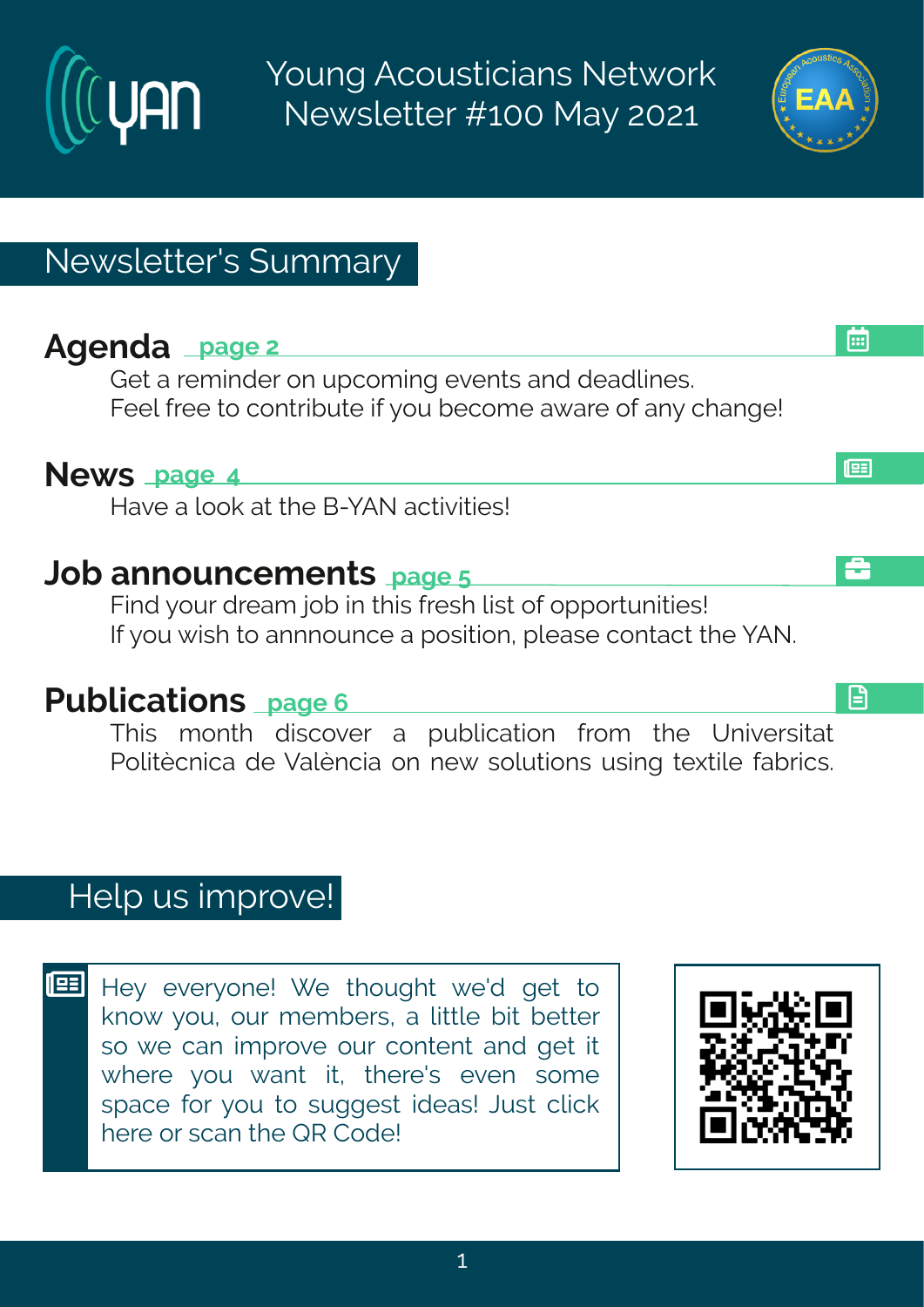## Yt gsq mk#zi r xw

#### Re}#576

8<sup>th</sup> free} ft2# x<sup>1</sup> free} ft6 ffGSFR ff7576ft6 ffGepxng2Ss vhngtFgsywngwtRii xnnk ff7576\$ff rpni 3

6=  $*$  #Re} #2476 \*\* #Re} #6 # XS #7576 #6 # mh#Xy vf mi #Ssmwi #7576 # rpmi 3

79<sup>x|</sup> #Re}#2#7=<sup>x|</sup> #Re}#6 #FNF#7576#6 #9<<sup>x|</sup> #Sexnsrep#Hsrjivirgi#sj#kli#Fgsywxng#(sgmix}#sj# Ned  $3\pi$  r ani 3

### Qri#576

; <sup>x|</sup>#Qyri#2#b<sup>x|</sup>#Qyri#ô#N|XY#7576#ô#75<sup>x|</sup>#Frryep#Ntxivrexnsrep#(}qtswmyq#|sv# XI i vet i y xmg #Y p x e ws y r h 3 T r p m i 3

69<sup>xl</sup>#Oyri#2#6<<sup>xl</sup>#Oyri#6 #NHGJS#7576#6 #Ntxivrexmsrep#Hsrkviww#sr#Ssmwi#ew#e#Uyfpmg# Miep 4thsf pi q 34 r pni 3

78<sup>vh</sup>#Oyri#2#7<<sup>x|</sup>#Oyri#6:#NZ#Jgsegsywxmgw#Hsrkviww3#Trpmi3

#### $Q$ <sub>t</sub> $\#$ 576

66<sup>xl</sup>#Dyp}246;<sup>xl</sup>#Dyp}ô#HH(Z7<ô#Nxivrexmsrep#Hsrkviww#sr#syrh#erh#Zmfivexmsr3#Trpmi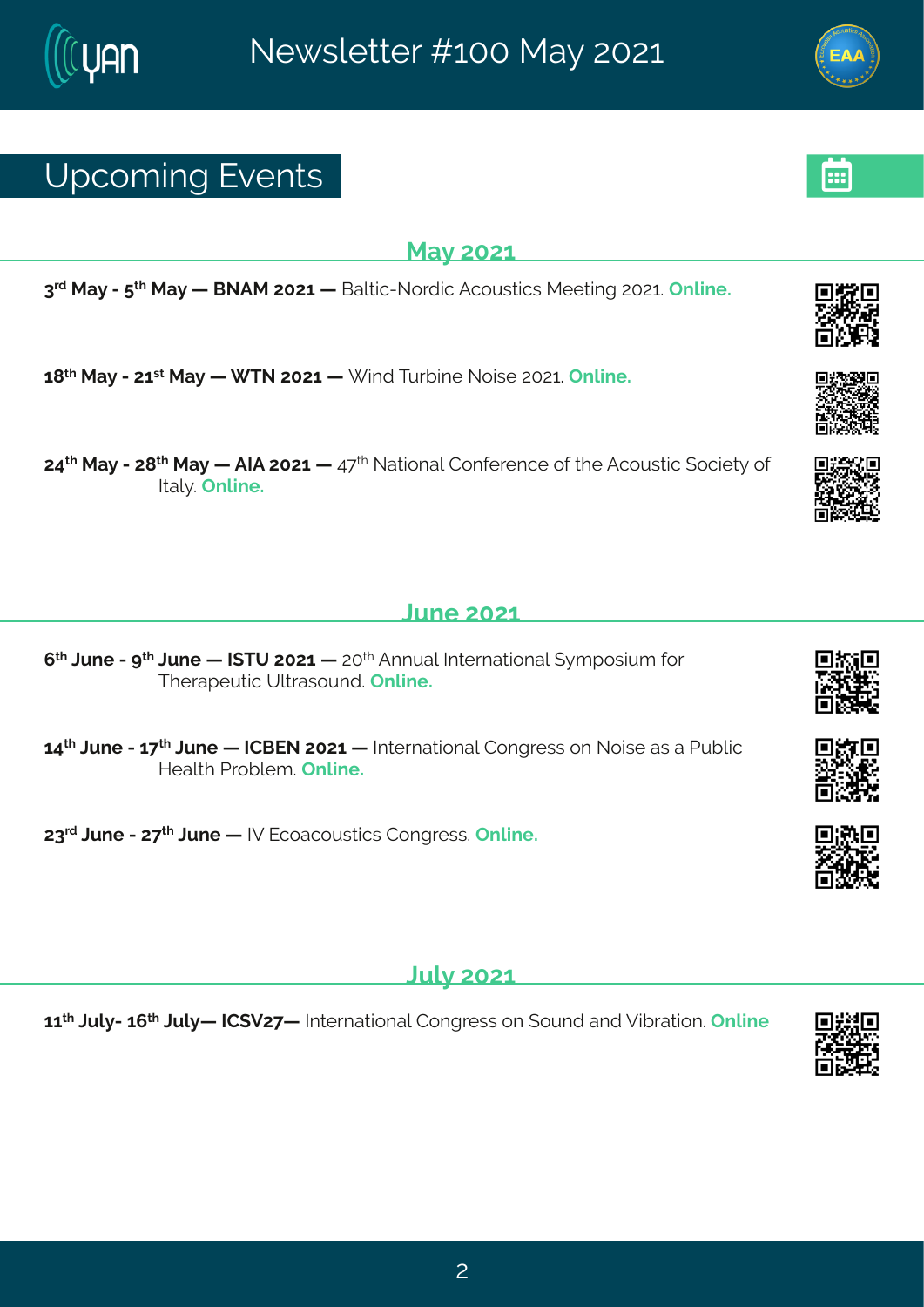# Yt gsq mk# i ehpni w

#### Re}#576

69<sup>x</sup> #6 #NtxivSsmwi#7576#6 #Ntxivrexmsrep#Hsrkviww#erh#Jltswmxnsr#sr#Ssmwi#Hsrxvsp# Jrkmii vmk 34 rpni 34 Jet i v#w f q mwnsr

6:  $\frac{1}{2}$  #6: #JyvsSsmwi#7576#6: #Jyvstier#Hsrjivirgi#erh#Jlmfn mansnr#sr#Ssmwi#Hsrxvsp3# ####### rpni 3Ff wwegx#wyf g mwnsr

6: \* #6 #XI i#Fasywwonowuksj#Framin x#XI iexviwos 2Zivsre#Nep} 3#Trpmi 3# Jet iv#w fa mww.nsn

#### Qri#576

6:  $\frac{1}{2}$  #16: #1881 F#7576#6: #Nxivrexmsrep#Hsrjivirgi#sr#Nojqiwnzni#erh#81 #Fyhms#75763# ##Trpni 3#Jet i v#wyfq mwnar#

#### $Q/b$ #576

6:  $\frac{1}{2}$  #6: ##JyvsSsmwi#7576#6: #Jyvstier#Hsrjivirgi#erh#Jlmfn mansr#sr#Ssmwi#Hsrxvsp3# # rpni 3# Jet i v#wyfq mwnar# ##

Ty v# mags vh#m# i vi #xs #we}\$

Csm# li##wivziv#d vsykl#di#VW#Hshi sv#ywx#gpgo#ivi

ZÒ 34 an = 0% xp < 0 0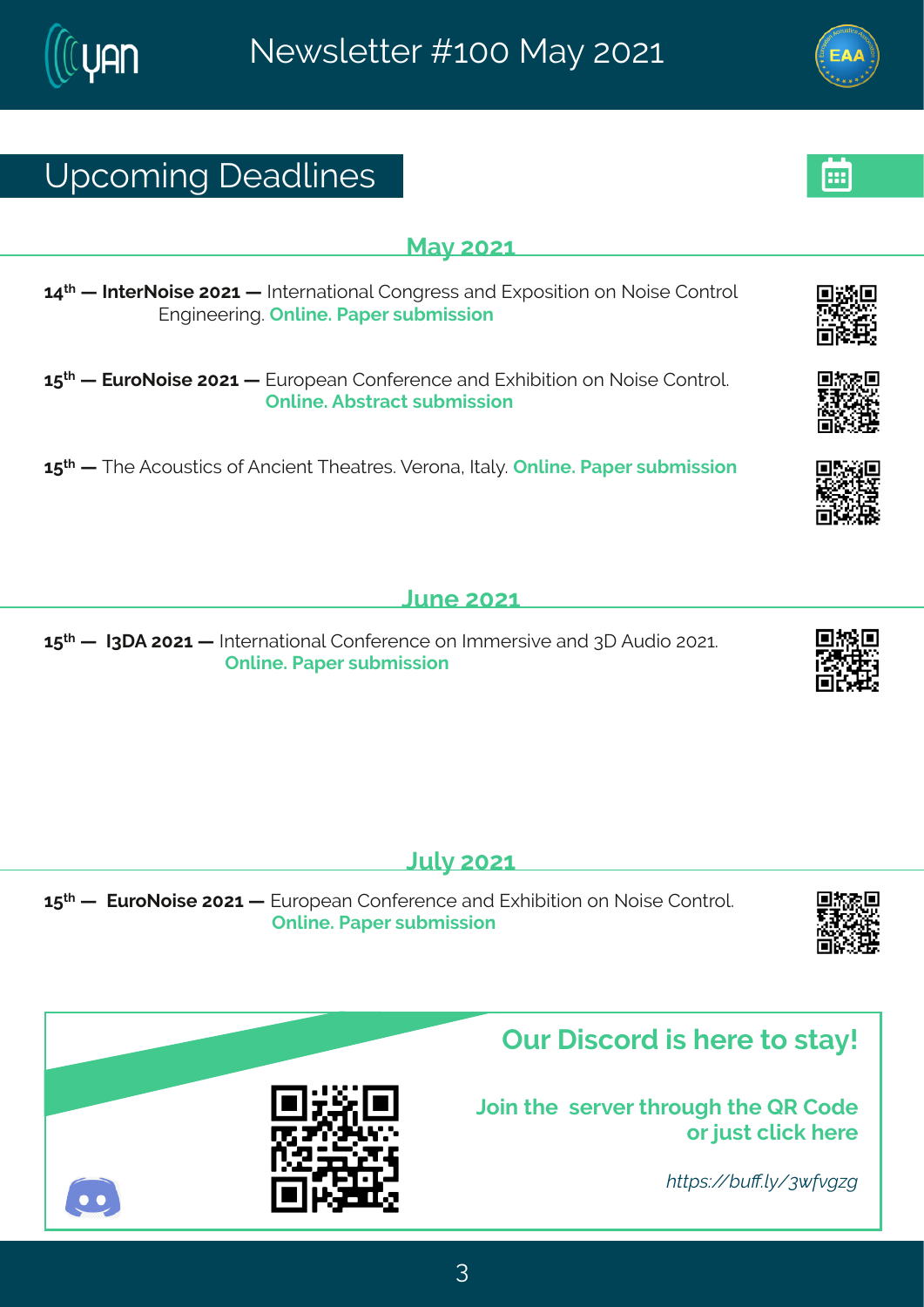### Gipk mer # syrk#Fgsywangmer w#Six{ svo#G2] FS.#Si{ w\$

XInw#tew#qsrxl1#G2]FS#kexlivih#jsv#xli#[ww#xmqi#mn#e#{Impi3#Xli#qywirxp}#kvs{mnk# gsqqqyrnx)#qix#srpmi#hyi#xs#srksmnk#terhiqmg#viww.ngxnsrw1#erh#hmln#ws#sr#xli#kexliv3xs{r# t pexjsvq 3#l yvmrk#xlmw#xepo#xli#jsyrhexmsrw#{ivi#pe}ih#jsv#e#wivmiw#sj#xepow#efsyx#evglmxigxyvep# egsywngwtter http://ww.gov.com/thesistantesymnasty.com/

ZOO 34 b b b Q a Ver a 3 W Q Z ¤

(xe}#xyrih#Impi#i#ythexi#xImw#hyvmnk#xli#qsqmnk#qsrxlw\$

### Hepo#sv#Livq er#xyhirx#Miptiw46

Jziv}2Livqer2wtieonnk2sri\$##Xli#Fqsywwnqw#Wiwievql#Ntwwnxyxi#mw#pssonnk#jsw#wwyhirx# liptiw#liptmk#ex#vli#FLF7576?

ZÒ C 4" b b b @ % b @ 10 % 4" ú Ñ 34 3 0 à 0 { % % ú Ñ 34 3 0 à 0 4 3 3 4 Z Ñ m  $\uparrow$  1 3 4 Z ã { O 1 % 4 Ñ { ] ú % ] ‡%vO61% Z%XZ%}]ÑkÑú%v^%jú%]þ^%%%}%ZÑkO%}]‡%Ñb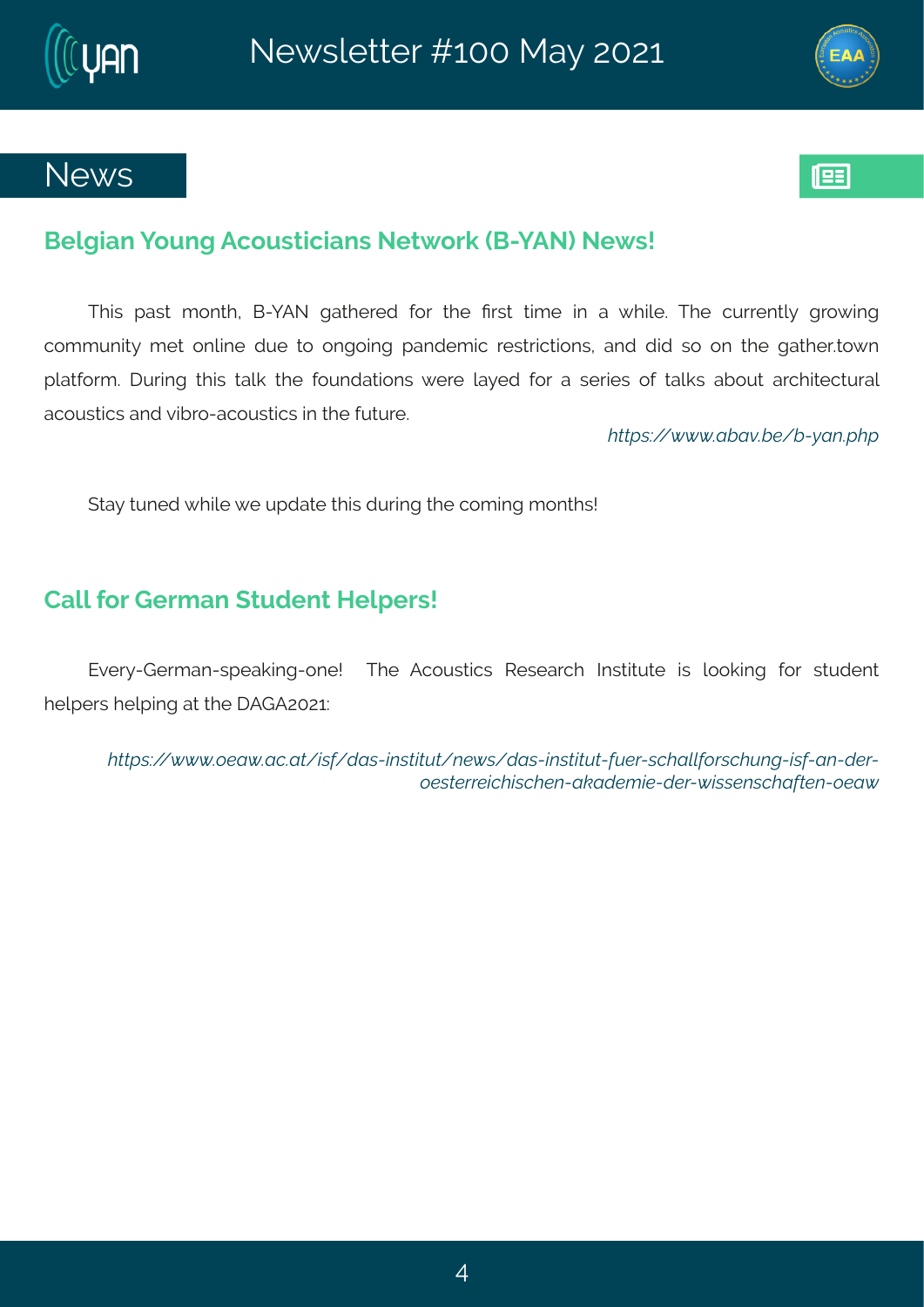# Osf#Frrsyrgiqirxw

Jrzmsrg ir xendRsrmssym k#Xiglrmgner 3#Merr#Xygo iv#Fww.sgnewiw 3#Fsom k# ywi}1#YP3

Fasyword #X wornk #X all ring mer4 Jrk mi iv4 Hsrwy pxerx \$Heq fwhiki#Fasywword#Qefsvexs v} 3 Q h 3Hea f v h k i 14Y P 3

Hsrw.pxerx#Tttsvxyrmxmiw3#Jrzmxsrsmwi#Hsrwypxnnk3#mwep1#YP3

Fgsyworg #Zegergmw&R (F#Hevi i w#+#Hsrwypmnk#Qvh3AYP3

Fgsyworg#Zegergmw3Uirkym#Wgw.mogirx3#YP3#

UII# glspew th#m#Jgspsk mgep#Jysxsgspy#sy#Ngpywnzi#Mieymk3#JspoXs3#Xyvm#Axlep}3

Fasvworm w# W wieval iv#5#Fvhns14 Fasvworm own Froks vool a 4 Faxoni#Hsr xvsp4 Met xmo. 3# Jyvstier#Wigwymogirx#Hsgter}3#Kpigmwl#Wikmsr#Gipkmyg3

Jpigxxs2Fgsywxmg#Jrkmiiv3# (Fyhnspsk}3#Hstirlekir1#lirqevo3

Uswi2hsgxsvep#Uswmxnsr#2#Frep}xngep#qshippnnk#sj#vli#smwi#sj#e#usxsv2wwexsv#wweki#nn# di# viwirgi#sj#wexmsrev}#n\s{#nnwswmsr3#Jgspi#Hirxvepi#hi#Q}sr3 Fvzi vkri 2 W ßri 2 Fut i w#Kver ai 3#

Uswild a gxsvep# Jswnxmar# 2#R ypxn2f erh# levih# Ftiwy vi# Frxirre# Fwe }w# sv#RNRT ( ) waiq w3FF epf swk#Yrmziwwn) 36S wl#Oy xperh1#lirg evo 3

UII# m#Gnaegsywxngw@#itewqirx#sj#Ntjsvqexnsr#XigIrspsk } 3#Llirx#Yrnziwnx}3 Llirx#Gipkma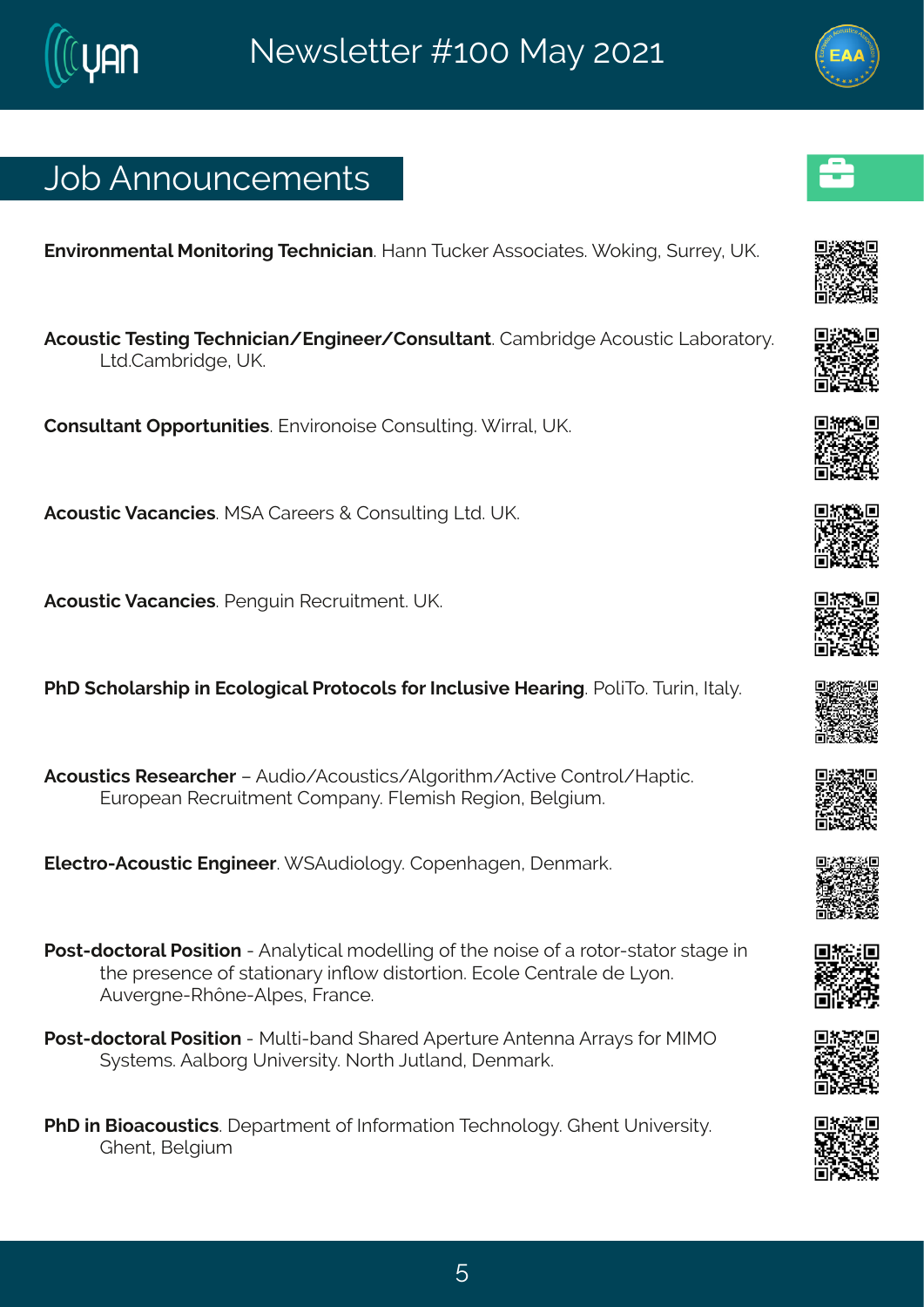



# Publications **Executive**

## **(PhD Thesis) Acoustic study, model and characterization of new solutions based on textile fabrics**

This thesis work focuses on the study, modelling and acoustic characterization of new solutions based on textile fabrics, starting from conditions of sustainability. For this, four lines of research have been carried out in order to analyse the acoustic behaviour of new solutions based on textile fabrics from the textile industry, based on modifications or structural combinations thereof.

In this Thesis, the structure of the textile fibre has been studied from the analysis of the macrostructural parameters of the fibre, such as fineness, length, and cross section. Furthermore, the degree of influence of these parameters on acoustic absorption has been investigated. It could be shown that the fineness of the fibre has a significant influence on the acoustic absorption compared to the length of the fibre. In addition, hollow fibres have a better acoustic behaviour, compared to solid fibres. Once the structure and composition of the fibre had been analysed, microcapsules were adhered to the surface of the textile fabrics to increase their acoustic absorption. For this, different design possibilities have been considered according to the type of base fabric used, the homogeneity of the doped base fabrics and the concentration of microcapsules. In addition, a membrane model has been used to predict the acoustic behaviour of textile fabrics doped with microcapsules. In this study it was found that acoustic absorption is influenced by fabric doping with MCCs. Then, textile fabrics were combined with other materials in order to have selective absorption or to increase acoustic absorption in the range of working frequencies. In the same way, it has been tried to observe the acoustic effect of traditional foams perforated with different technologies. In addition, double porosity models and numerical methods have been used to validate the results obtained experimentally. It was found that the acoustic absorption of the perforated fabric-foam system depends slightly on the textile used. In addition, great agreement was obtained between the predicted and experimental values. Finally, the influence of the fabric structure has been analysed. The acoustic effect produced by the geometric parameters used in the design of folded fabrics, such as the length of the fold, the number of folds, the distance between consecutive folds or the height of the fold has been investigated. It has been tried to obtain typical absorption values of an acoustic material through changes in the structure of the textile fabric. Furthermore, a folded permeable membrane model has been used to predict the acoustic absorption coefficient in diffuse field. In this study, it was found that folded fabrics have a higher acoustic absorption coefficient in medium and high